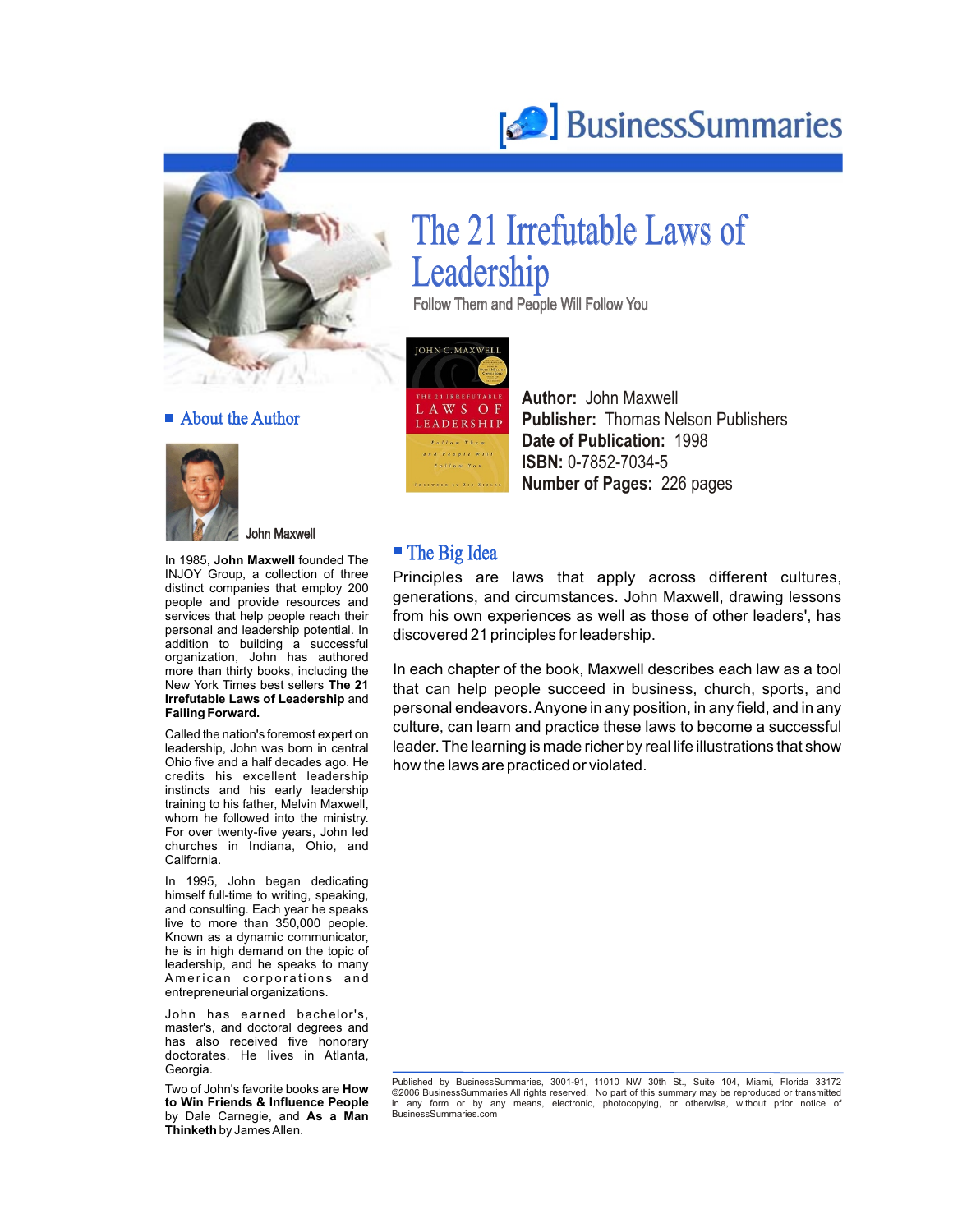

## 1.The Law of the Lid: Leadership Ability Determines a Person's Level of Effectiveness

#### **Points of the Principle**

The Lid represents the limit of our leadership abilities. Hard work, efficient management, and knowledge can only bring us so far. If the lid of one's leadership is low, then the potential for success is also low. The key, then, is not just to work hard on achieving success but to work hard on raising one's level of leadership. The results: multiplied increase in effectiveness and higher potential for success for the leader as well as the organization.

#### **Leaders Who Lived Out the Law**

Before Ray Kroc bought the rights to Mc Donald's franchises, it was a profitable enterprise efficiently managed by Dick and Maurice McDonald. The McDonald brothers worked hard and were geniuses in customer service and kitchen organization, but they were not leaders. Thus they failed to grow the franchise business. Kroc built up a team of leaders, made personal sacrifices, and successfully grew the Mc Donald's franchise business into the global restaurant chain that it is now.

Steve Jobs of Apple Computer is another individual who had a high level of leadership and was able to bring himself and his organization to a high level of success.

#### **Pointers for Practice**

When a company, a sports team, a church, or even a country is in a state of trouble, check the leadership. Chances are the leadership lid of its leader is low.

## 2. The Law of Influence: The True Measure of Leadership is Influence Nothing More, Nothing Less

#### **Points of the Principle**

John Maxwell's favorite leadership proverb is, "He who thinks he leads, but has no followers, is only taking a walk." Leadership is influence; without influence one cannot lead.

#### **Leaders Who Lived Out the Law**

Princess Diana and Mother Teresa are two of the most influential persons who ever lived. Both had the ability to make things happen and to make the world take notice. Princess Diana started out simply as a spokesperson for fund-raising, but she grew to become more influential even after losing her title as wife of Prince Charles. By her influence, she drew the world's attention to issues such as AIDS research and the banning of landmines.

Other influential leaders are Maurice Saatchi, former CEO of Saatchi & Saatchi; Lee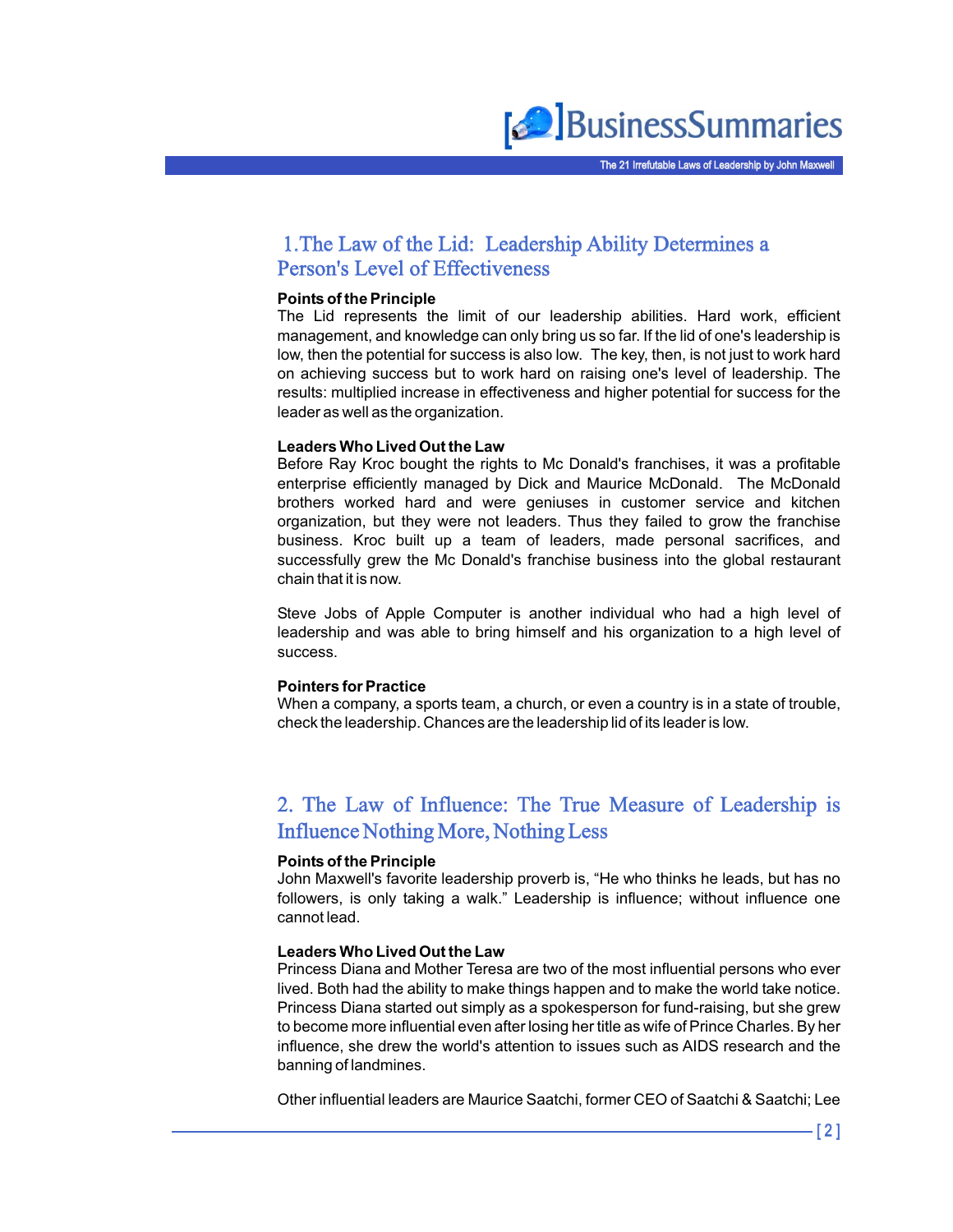BusinessSummaries

The 21 Irrefutable Laws of Leadership by John Maxwell

Iacocca, former CEO and Chairman of Chrysler; and Bill Hybels, Senior Pastor of Willow Creek Community Church, the largest church in North America.

#### **Five Myths About Leadership:**

**1. The Management Myth.** Management can maintain direction. Influential leadership is what changes the direction of an organization toward positive change.

**2. The Entrepreneur Myth.** People may be buying what somebody is selling, but they are not necessarily buying into his leadership or vision.

**3. The Knowledge Myth.** Mental superiority does not necessarily equate to leadership.

**4. The Pioneer Myth.** The one in front is not necessarily the leader. The leader is the one with the vision that people want to follow.

**5. The Position Myth.** Maxwell quotes Stanley Huffty, "It's not the position that makes the leader; it's the leader that makes the position."

## 3. The Law of Process Leadership Develops Daily, Not in a Day

#### **Points of the Principle**

In the same way that we invest in the stock market, we should also invest in the process of becoming a leader. No one becomes a leader overnight. Even when someone is gifted with natural abilities, one still has to build one's collection of leadership skills. There are many facets to leadership, among which are respect, experience, discipline, and vision. To be an effective leader, one must develop these facets. Doing so takes time.

#### **Leaders Who Live Out the Law**

Successful leaders should be learners-- continuously improving and building up on previously developed skills. Jimmy Carter is one leader who developed through time. He developed his leadership abilities and has now earned worldwide respect as leader of the Habitat for Humanity organization.

President Theodore Roosevelt and heavyweight champion Joe Frazier are also good examples of individuals who believe in perseverance, preparation, and continuous learning as factors for success.

## 4. The Law of Navigation: Anyone Can Steer the Ship, But It Takes a Leader to Chart the Course

#### **Points of the Principle**

The Law of Navigation is about seeing the trip ahead, charting a plan to get to the destination, and remaining focused on the vision. The leader is the one who sees farthest into the future, making him the best person to guide his followers. A navigator starts with a vision, and then knows what it takes to reach that vision, who they will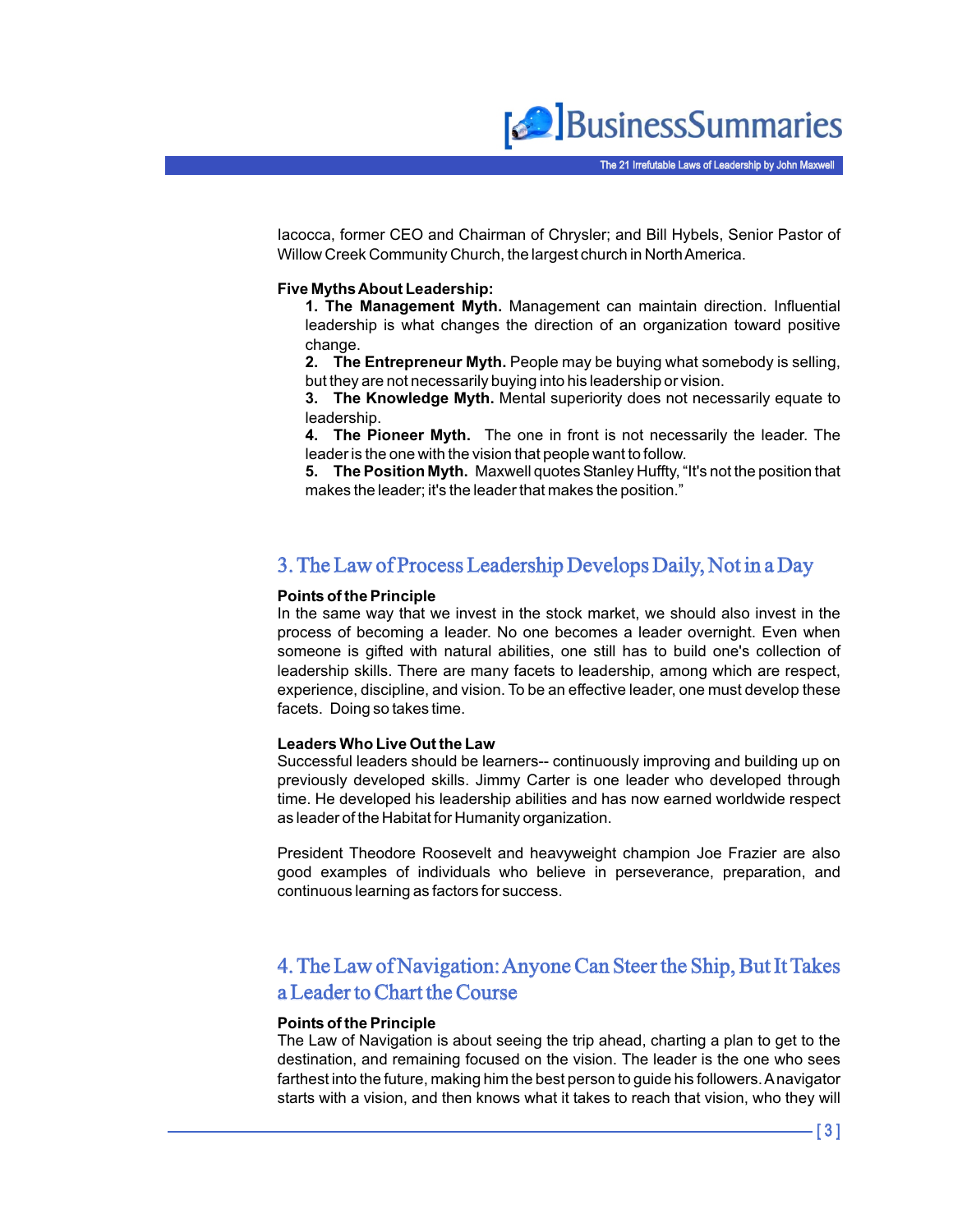

need on the team, and what obstacles to anticipate and overcome.

The size of the project does not matter. The size of the leader and his ability to navigate determine the accomplishment of a mission.

#### **Leaders Who Lived Out the Law**

Norwegian explorer Roald Amundsen was the leader of the first group of explorers to reach the South Pole. He and his team succeeded due to his ability to navigate. He developed strategies in painstaking details assembling the best team, equipping everyone with the highest quality supplies and gear, considering every possibility, and planning for every contingency. As a result, the team reached the goal with very minimal problems.

In contrast, the team of Robert Falcon Scott, wanting also to be the first to conquer the South Pole, failed to be the first team and also suffered the fatal consequences of bad planning and faulty leadership.

More lessons on leadership were illustrated by the examples of General Electric chairman Jack Welch and by John Maxwell himself who navigated his church through a vision of building an auditorium.

#### **Pointers for Practice**

Navigating entails research of information, gathering of ideas from grassroots to mentors, balancing positive thinking with realism, and having a strategy for success.

These strategies are summarized using an acrostic:

- Predetermine a Course of Action.
- Lay Out Your Goals.
- Adjust Your Priorities.
- Notify Key Personnel.
- Allow Time for Acceptance.
- Head into Action.
- Expect Problems.
- Always Point to the Successes.
- Daily Review Your Plan.

## 5. The Law of E.F. Hutton: When the Real Leader Speaks, People Listen

#### **Points of the Principle**

E.F. Hutton is a financial services company whose motto was, "When E.F. Hutton speaks, people listen." Regardless of who has title or position, the leader is the one with the power to command people's attention. The E.F. Hutton of a group can rally people to a cause. A leader should then be either the E.F. Hutton, the one to whom the group listens; or should learn how to identify the E.F. Hutton of the group, and learn to harness that person's power to get things done.

 $[4]$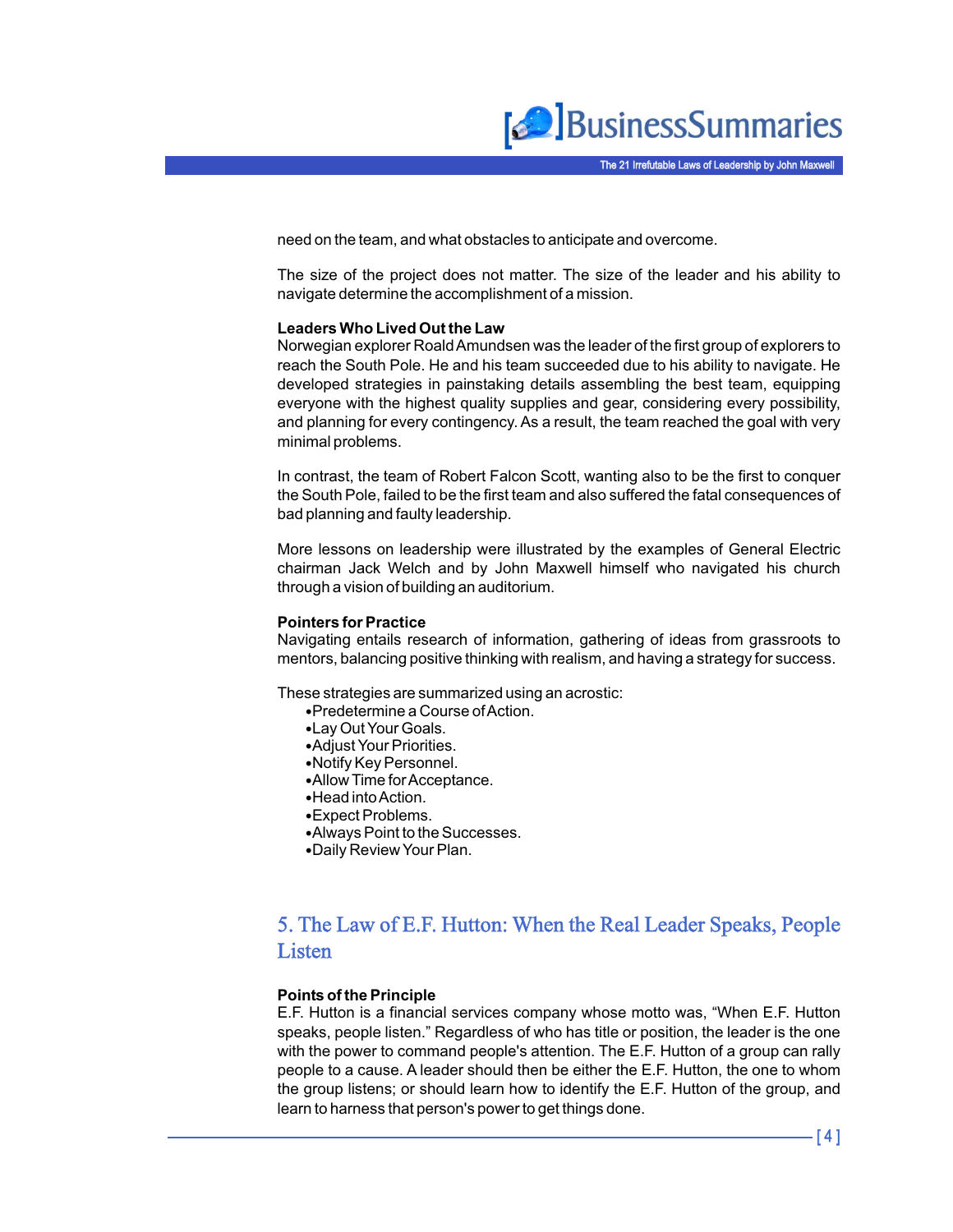

#### **A Leader Who Lived Out the Law**

Mother Teresa, frail and diminutive in appearance, has the power to make world leaders listen. Aside from having founded a worldwide organization, she is also able to deliver a scathing speech that could have incited hostility among the audience had it been delivered by a less respectable leader. But Mother Teresa commanded respect; when she talked, people sat down, stay put, and really listened.

#### **Pointers for Practice**

One clue for identifying the E.F. Hutton, the real leader, in your group is to spot whom it is that people look at when a question is asked. Here are other clues:

| <b>Positional Leaders</b>                      | <b>Read Leaders</b>            |
|------------------------------------------------|--------------------------------|
| Speak first                                    | Speak later                    |
| Need the influence of the real                 | Need only their own influence  |
| leader to get things done                      | to get things done             |
| Influence only the other<br>positional leaders | Influence everyone in the room |

#### **Seven Key Areas that Reveal Leadership:**

- 1. Character Who They Are
- 2. Relationships Who They Know
- 3. Knowledge What They Know
- 4. Intuition What They Feel
- 5. Experience What They've Been
- 6. Past Success What They've Done
- 7. Ability What They Can Do

## 6. The Law of Solid Ground: Trust Is the Foundation of Leadership

#### **Point of the Principle**

The Law of Solid Ground is about having a foundation of trust, a necessary element of leadership.

#### **Leaders Who Did Not Live Out the Law**

During the Vietnam War, the leaders of the United States handled the situation very badly. President Johnson and Secretary of Defense Robert McNamara broke the Law of Solid Ground by being dishonest to the American People. This led to a season of mistrust and the destruction of their political careers and their reputations as leaders.

#### **Pointers for Practice**

Trust is earned and maintained by:

- 1. The leader's history of success
- 2. The leader's competence, connection and character
- 3. The leader's ability to face up to a mistake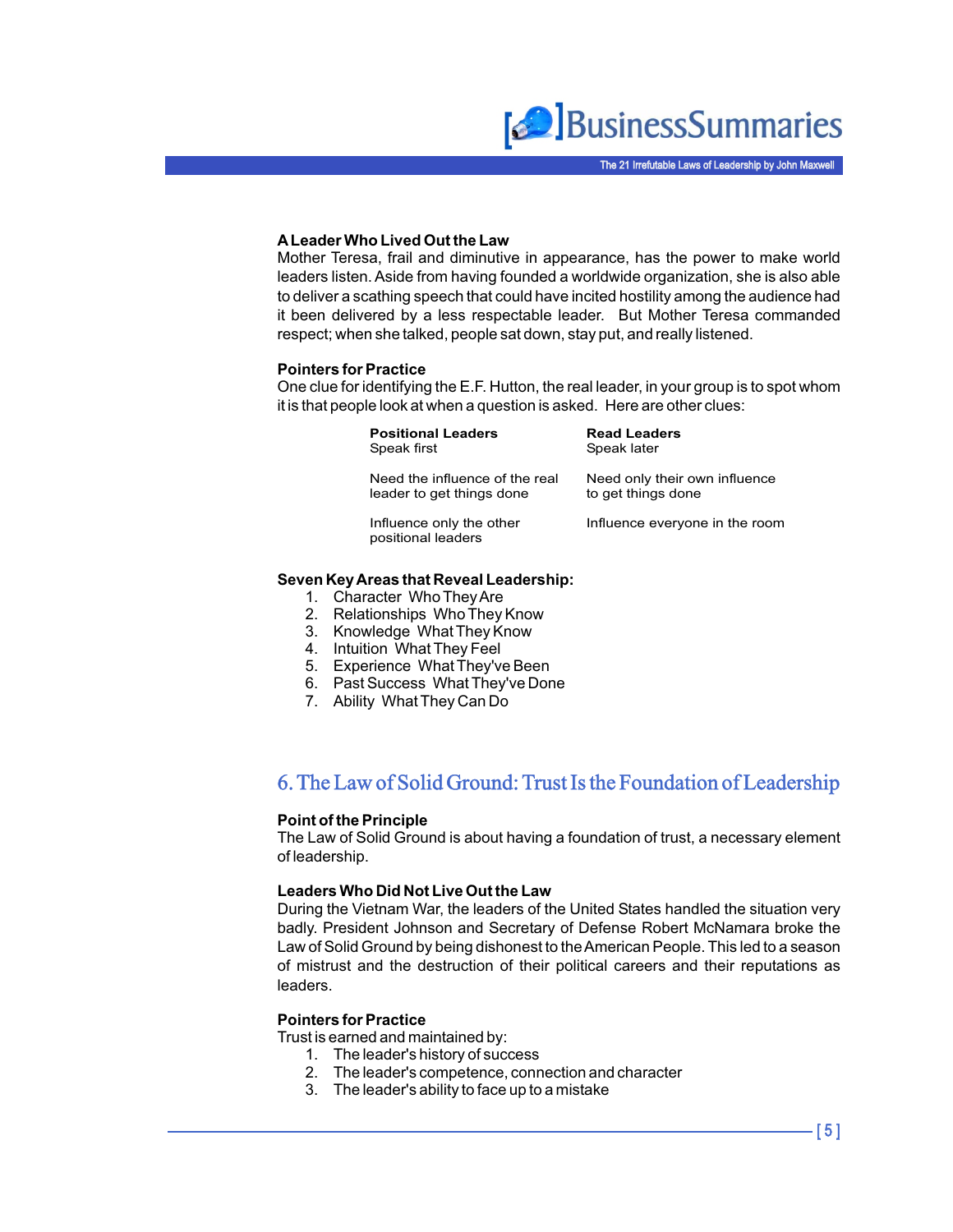

People-Focused Knowledge Management by Karl Wiig

4. The leader's ability to put what is best for the followers and the organization ahead of personal agenda

## 7. The Law of Respect: People Naturally Follow Leaders Stronger Than Themselves

#### **Points of the Principle**

The Law of Respect works when people are compelled to follow somebody who is stronger than them. People have the instinct to recognize and follow leadership.

#### **Leaders Who Lived Out the Law**

Illiterate, underemployed, and possessing an unimpressive appearance, Harriet Tubman, was a respected leader because she was fearless, strong, and has helped hundreds escape slavery. People followed her because of her strong leadership.

Basketball coach Dean Smith and John Maxwell exemplify this law. They inspire respect and loyalty among their followers.

## 8. The Law of Intuition: Leaders Evaluate Everything with a Leadership Bias

#### **Points of the Principle**

Leaders cannot rely on just facts. Great leaders have to have intuition. They have to have the instinct to see changes and plan strategies for facing those changes. Intuition can either be innate or developed. Always, it is a combination of natural abilities and acquired skills.

#### **A Leader Who Lives Out the Law**

When Steve Jobs went back to Apple Computer, he started by making major decisions that relied on intuitive leadership. His move to form a strategic alliance archenemy Bill Gates was an intuitive move that could have failed. But Steve Job's intuition worked, and that action improved business and increased the company's stock value.

#### **Pointers for Practice:**

Intuition requires a reading of:

- 1. The Situation
- 2. Trends
- 3. Resources
- 4. People
- 5. The Selves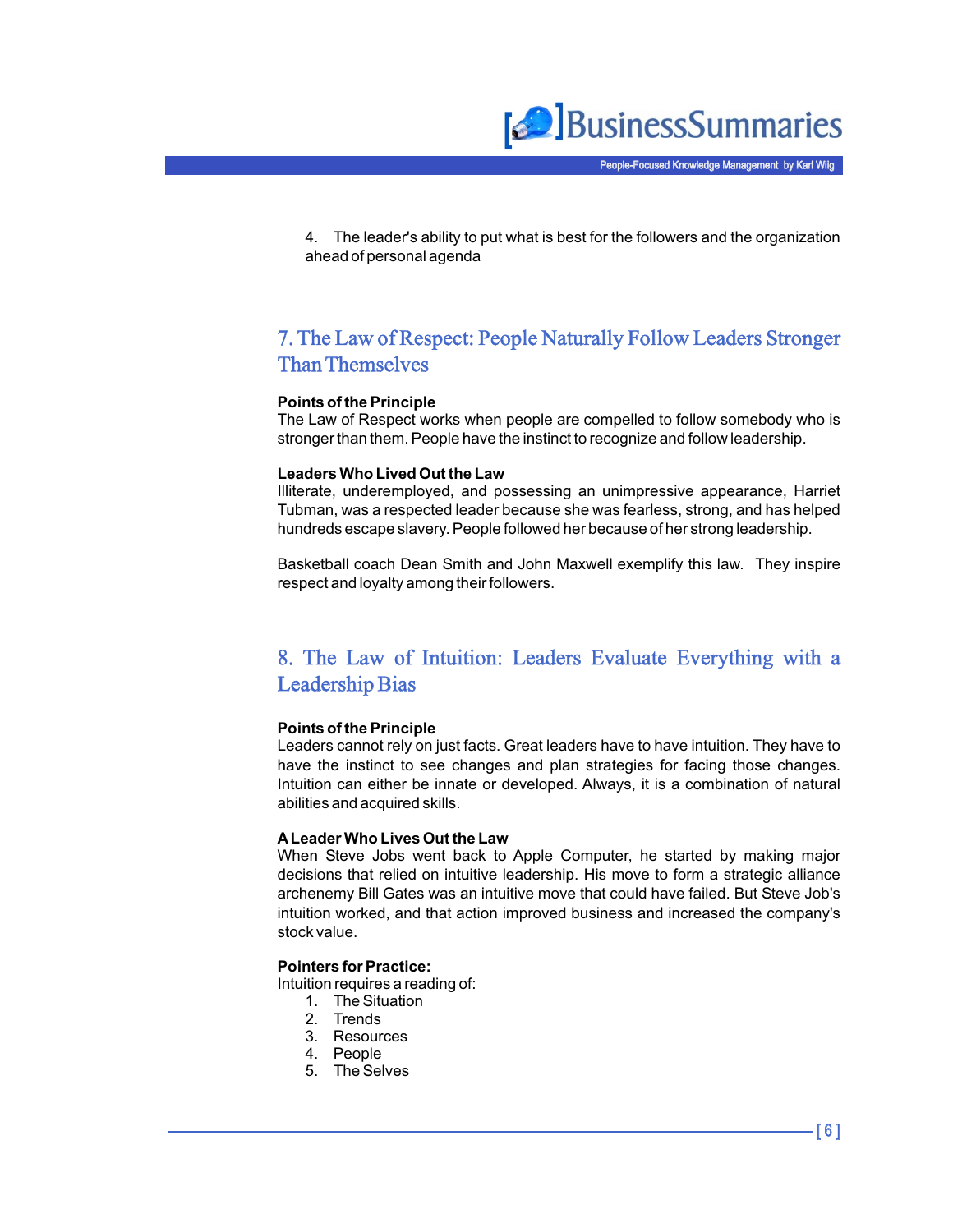

Three Levels of Leadership Institution

- 1. Those Who Naturally See It
- 2. Those Who Are Nurtured to See It
- 3. Those Who Will Never See It

## 9. The Law of Magnetism: Who You Are Is Who You Attract

#### **Points of the Principle**

A leader attracts people who possess the same characteristics. People tend to flock with people of similar:

- Attitude
- Generation
- Background
- Values
- Life Experience
- Leadership Ability

#### **Leaders Who Lived Out the Law**

President John F. Kennedy was a young idealist, and so he attracted like people. Adolf Hitler, also a very influential leader, attracted people who shared his rotten values. For these two leaders, their character drew in people who were just like them.

#### **Pointers for Practice**

Attracting to your organization people of certain characters, backgrounds, and qualifications do not depend merely on the hiring process. It depends greatly on the kind of person and leader you are.

## 10. The Law of Connection: Leaders Touch a Heart Before They Ask for a Hand

#### **Points of the Principle**

Great leaders instinctively know that to lead successfully, they have to touch people's hearts. Moving people into action requires moving them with emotion. Leaders with the power of connection can reach out to individuals as well as audiences.

#### **Leaders Who Lived Out the Law**

Elizabeth Dole is John Maxwell's pick for a leader with the power to connect. She is a skilled communicator with the ability to develop rapport with the audience. In the campaign trail, she projected warmth and approachability. She attracted and inspired followers.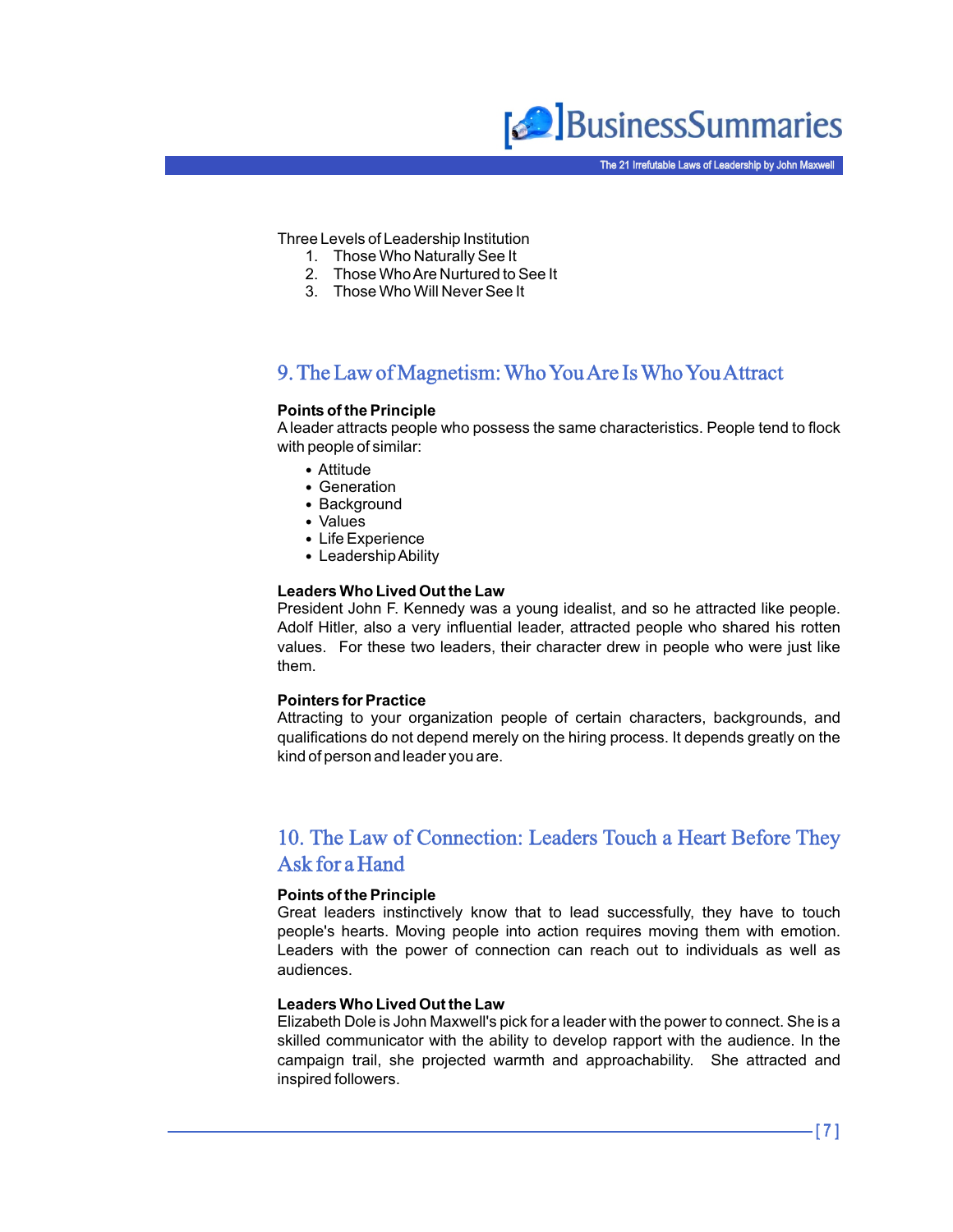BusinessSummaries

The 21 Irrefutable Laws of Leadership by John Maxwell

Show business and political personality Sonny Bono, Southwest Airlines CEO Herb Kelleher, and the charismatic Ronald Reagan knew how to touch people's hearts before they asked for their hands. They had the power of connection.

#### **Pointers for Practice**

There's an old saying, "To lead yourself, use your head; to lead others, use your heart. That describes the nature of the Law of Connection.

## 11.The Law of the Inner Circle: A Leader's Potential is Determined by Those Closest to Him

#### **Points of the Principle**

The strength of the people around a leader determines that leader's potential. No matter how good a leader is, that person has limits. His Inner Circle expands his abilities. A leader's role, then, is to surround himself with good people. He hires them. He develops them.

#### **A Leader Who Lives Out the Law**

John Maxwell relies on a strong Inner Circle to ably lead and manage his companies. A circle of personal friends and family members also help him accomplish all that he has to do.

#### **Pointers for Practice**

Every organization has an inner circle. A leader should bring in the following people into the Inner Circle:

- 1. People with Potential Value Those Who Raise Up Themselves
- 2. People with Positive Value Those Who Raise Morale in the Organization
- 3. People with Personal Value Those Who Raise Up the Leader
- 4. People with Production Value Those Who Raise Up Others

5. People with Proven Value Those Who Raise Up People Who Raise Up Other People

## 12. The Law of Empowerment: Only Secure Leaders Give Power to Others

#### **Points of the Principle**

A good leader finds other leaders; builds them up; gives them resources, authority, and responsibility; and then lets them go off to achieve. The opposite situation, when a leader undermines his team members and creates barriers that people in his team cannot overcome, are violations of the Law of Empowerment.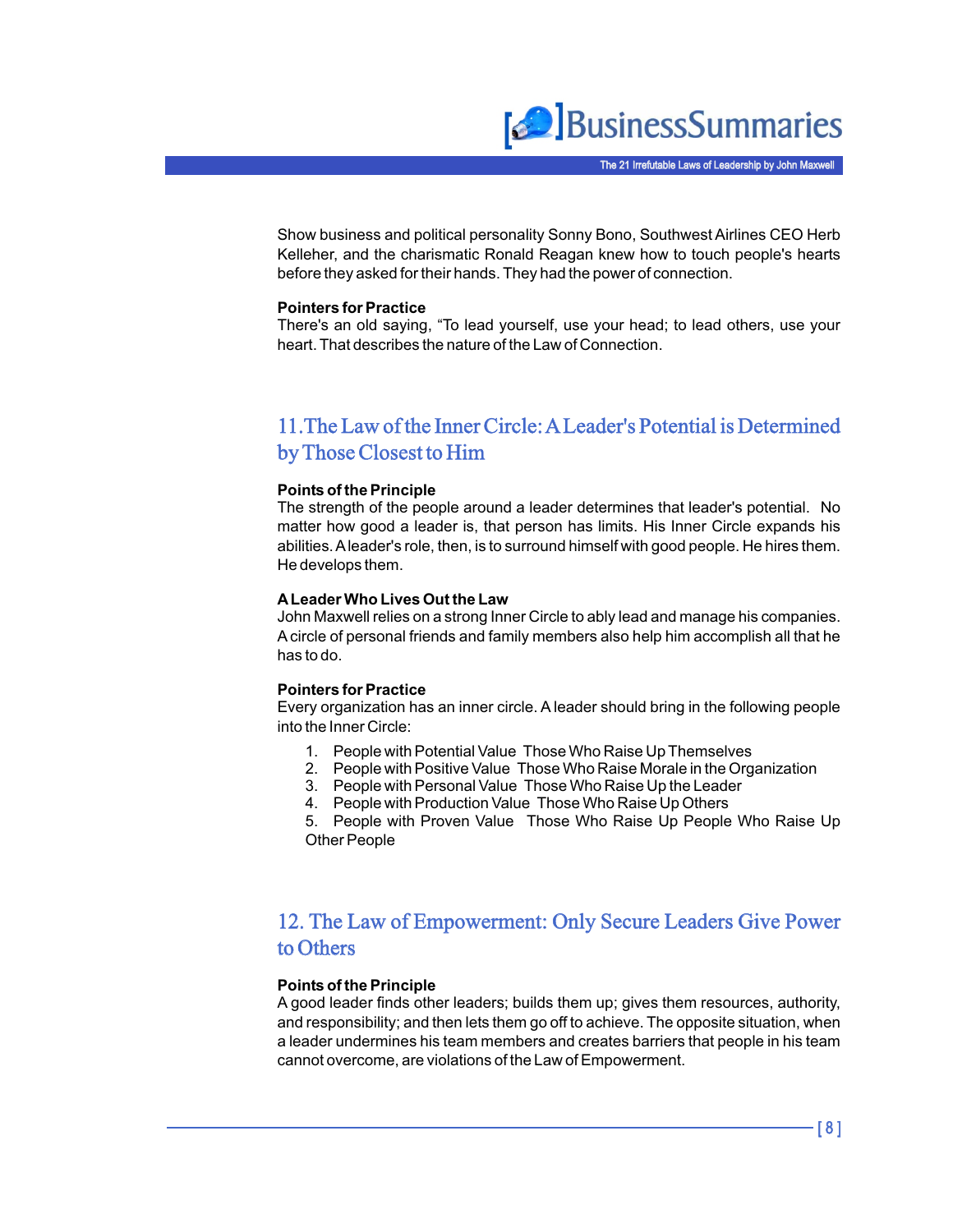

#### **A Leader Who Lives Out the Law**

Abraham Lincoln was very confident in his leadership, that he was not afraid to select diverse cabinet members who could challenge him. He, not only, gave power to his people; he also took the responsibility for their mistakes.

#### Pointers for Practice

There are some common reasons why some leaders violate the Law of Empowerment. These are:

- Desire for Job Security
- Resistance to Change
- Lack of Self Worth

Empowering people also empowers the leader. The leader gets to achieve much more, and also becomes a better leader in the process.

## 13. The Law of Reproduction: It Takes a Leader to Raise Up a Leader

#### **Primary Point of the Principle**

Leaders are products of mentoring by other leaders. To develop and empower leaders, one must be a leader too. To continue to develop others as leaders, one needs to become a better leader too. Mentoring of leaders should be one of the highest priorities of a leader.

#### **A Leader Who Lives Out the Law**

General Electric Chairman Jack Welch, through his leadership, has produced at least 20 CEOs for top American companies--a testimony to his ability to reproduce leaders.

#### **Pointers for Practice**

Spend time with the best leaders you can find. Remember that leaders who develop leaders should:

- See the big picture.
- Attract Potential Leaders
- Create an Eagle Environment

## 14. The Law of Buy-in: People Buy Into the Leader, Then the Vision

#### **Points of the Principle**

The way the Law of Buy-In works is: "The leader finds a dream and then the people. The people find the leader, and then the dream." The leader's credibility is very important.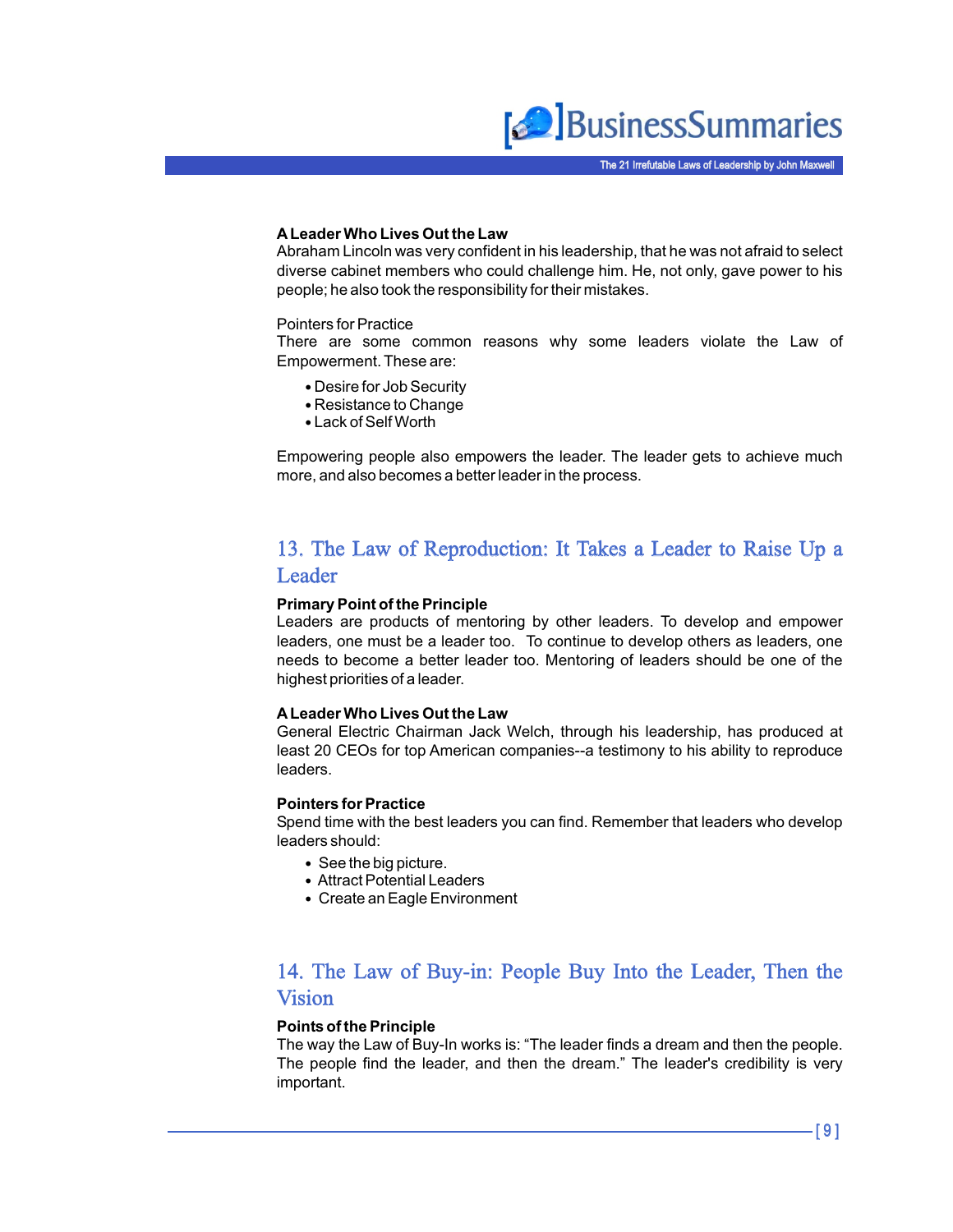

#### **A Leader Who Lived Out the Law**

Mahatma Gandhi changed his people's vision for obtaining freedom. He taught them about passive resistance in contrast to the more common approach violence. That happened because people were able to buy into him as a leader, and consequently, they bought into his vision.

## 15. The Law of Victory Leaders find a Way for the Team to Win

#### **Points of the Principle**

Victorious leaders cannot accept defeat. So they plan their victory strategy and do everything to carry out the strategy.

#### **Leaders Who Lived Out the Law**

Abraham Lincoln, Winston Churchill, Franklin Roosevelt, and Nelson Mandela did everything in their powers to ensure victory. They never lost sight of the vision and kept fighting even at personal expense. Other than victory, there was no other option. No plan B. The outcome of this attitude has positively affected the current state of the world.

Three Components of Victory:

- 1. Unity of Vision
- 2. Diversity of Skills
- 3. A Leader Dedicated to Victory and Raising Players to Their Potential

## 16. The Law of the Big Mo: Momentum is a Leader's Best Friend

#### **Points of the Principle**

To steer a ship, it must first be moving forward. That illustrates the law of the Big Momentum. Momentum is a powerful change agent.

#### **Leaders Who Lived Out the Law**

Public School teacher Jaime Escalente worked hard, and fought hard against opposition and other negative factors to bring about a momentum of positive change in his school. Through his leadership and the Big Mo, the school became one of the top 3 inner schools in the entire United States.

#### Pointers for Practice

"Only a leader can create momentum. Followers catch it. And managers are able to continue it once it has begun."

## 17. The Law of Priorities: Leaders Understand That Activity is Not Necessarily Accomplishment

#### **Points of the Principle**

Prioritizing is something leaders will always have to do to focus on and achieve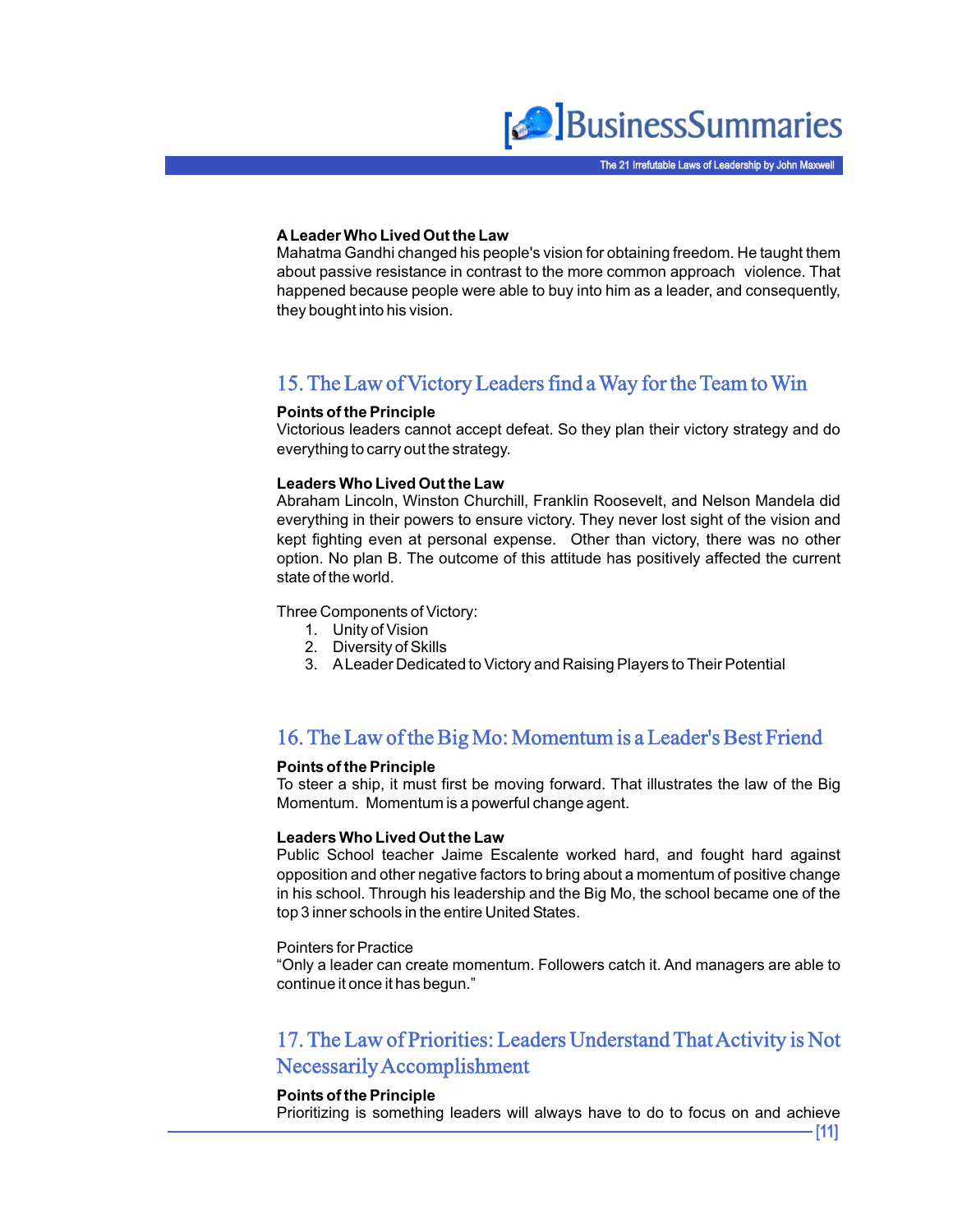

goals. To guide the leader in making or reordering priorities, he can use the 80/20 Pareto Principle or answer the following questions:

- 1. What is Required?
- 2. What Gives the Greatest Return?
- 3. What Brings the Greatest Reward?

#### **Leaders Who Lived Out the Law**

Norman Schwarkzkopf, Lee Iaccoca, Roald Amundsen, and Jack Welch understood the Law of Priorities. They recognized that activity did not equate with accomplishment. This focus enabled them to succeed in successfully reaching their goals.

## 18. The Law of Sacrifice: A Leader Must Give Up to Go Up

#### **Points of the Principle**

Leadership and success have costs. Leaders are oftentimes faced with the need to give up their rights to think of themselves. Instead, they have to sacrifice for the sake of the organization. Leadership requires sacrifice. Usually, the higher the position, the higher the sacrifice.

Leaders Who Lived Out the Law: Lee Iaccoca's sacrifices for Chrysler included reducing his annual salary to one dollar. And then, he requested other managers to accept a 10% pay cut. Soon after, the company turned around even if the economic circumstances were not favorable.

Martin Luther King paid an even higher price; he sacrificed his life for his dream and found joy and fulfillment in doing so.

## 19. The Law of Timing: When to Lead Is As Important As What to Do and Where to Go

#### **Point of the Principle**

Success is inevitable when a leader does the right thing at the right time. The success impacts the leader and the organization. When either the action or the timing is wrong, the results are disastrous.

#### **A Leader Who Lived Out the Law**

The Watergate scandal and the Vietnam War produced in the American people mistrust for traditional politicians. Jimmy Carter was a virtual unknown in the national political scene. His being an outsider became an advantage and enabled him to win the presidential race. Four years later, the United States was experiencing social, political, economic, and security disorder. Jimmy Carter lost his bid for reelection. In